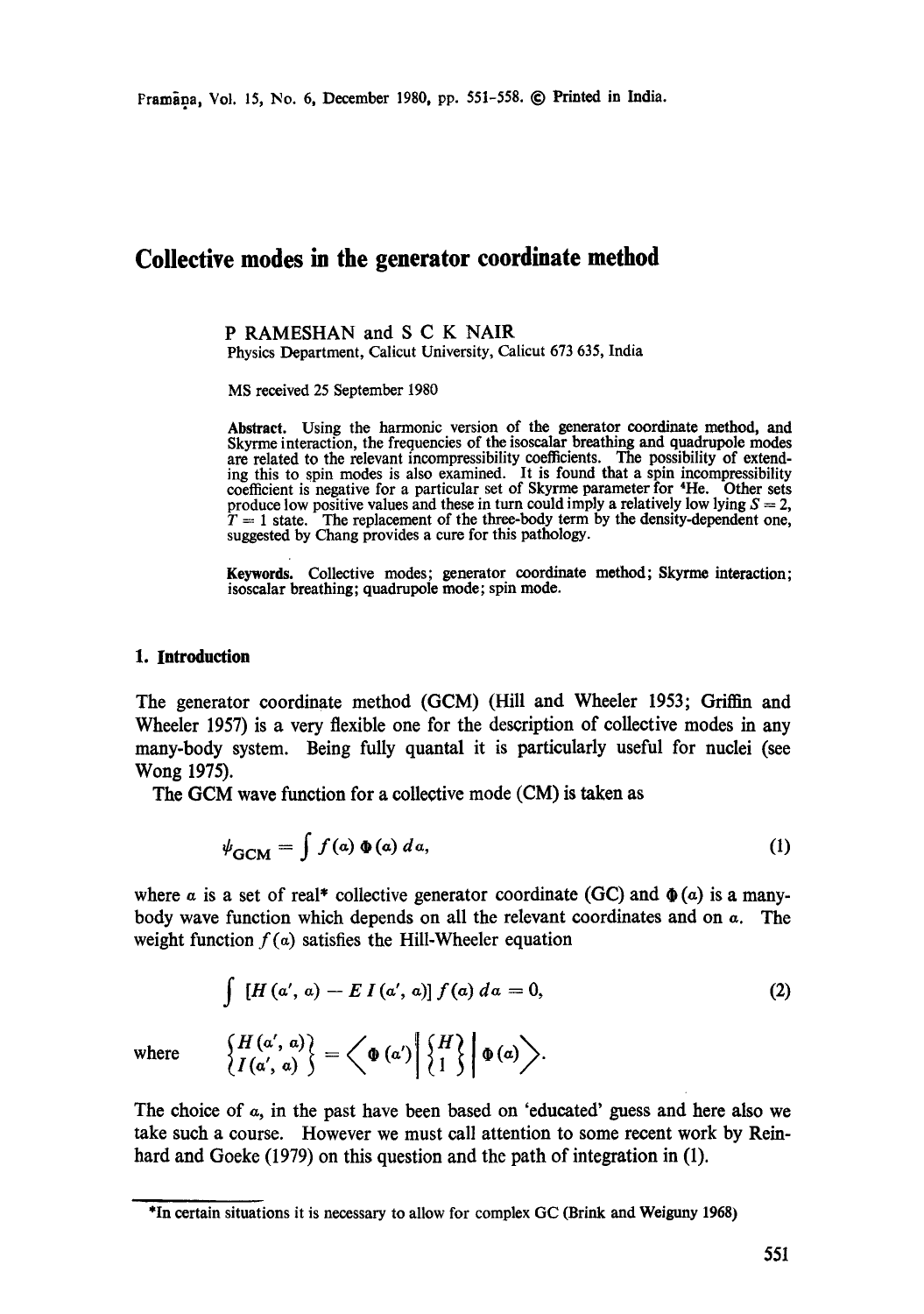In the harmonic approximation of GCM (Brink and Weiguny 1968) one assumes that

$$
I(a', a) \approx \exp\left[-(a-a')^2/2\,\Gamma\right],\tag{3}
$$

$$
H(a', a) \approx I(a', a) [H(0, 0) + \frac{1}{2} B(a^2 + a'^2) + C a a'], \qquad (4)
$$

with

$$
B=\frac{\partial^2}{\partial a \partial a'}\left[\frac{H(a', a)}{I(a', a)}\right]_{a=a'=0,}\quad C=\frac{\partial^2}{\partial a^2}\left[\frac{H(a', a)}{I(a', a)}\right]_{a=a'=0,}
$$

Then the energies of the correlated ground state  $E_0$  (correlation due to zero-point oscillation of the particular mode) and the corresponding 'single phonon' state energy  $E_1$  are given by

$$
E_0 = H(0,0) + \frac{1}{2}(\omega - B), \tag{5}
$$

$$
E_1 - E_0 \equiv \hbar \omega = \Gamma (B^2 - C^2)^{1/2}.
$$
 (6)

In the above it is assumed that  $H(a, a)$  is a minimum at  $a = 0$ . If the minimum is at some other non-zero value of a, then the definition of GC can be suitably modified so that the above results are valid.

In the following sections we identify the GC for the three cases and relate  $h \omega$  to the relevant incompressibility coefficients

Our inputs are

$$
(i) \ \ H = \sum_{i} p_{i}^{2}/2m - \left(\sum_{i} p_{i}\right)^{2}/2Am + V
$$

and  $V$  is taken to be the Skyrme interaction (Vautherin and Brink 1972)

(*ii*)  $\Phi$  (*a*) is made up of 'scaled' harmonic oscillator wave functions with the cm coordinate constrained to be at the origin (Khadkikar and Nair 1975).

# **2. Breathing mode**

The idea of using the oscillator length parameter  $b$  as a GC was considered earlier by Pal *et al* (1971). We use its scaling version by defining  $b=b_0 c^a$  and a is then the GC (Khadkikar and Nair 1975); it was shown in this paper that for *N=Z* closed shell nuclei, the inputs described above and (6) leads to

$$
\hbar \omega_B = (\hbar^2 \Gamma K_B A/m b_0^{2})^{1/2},\tag{7}
$$

where the bulk incompressibility coefficient  $K_B$  is defined as

$$
K_B = \frac{1}{A} b_0^2 \frac{\partial^2}{\partial b^2} H(b, b) \Big|_{b=b_0} .
$$
 (8)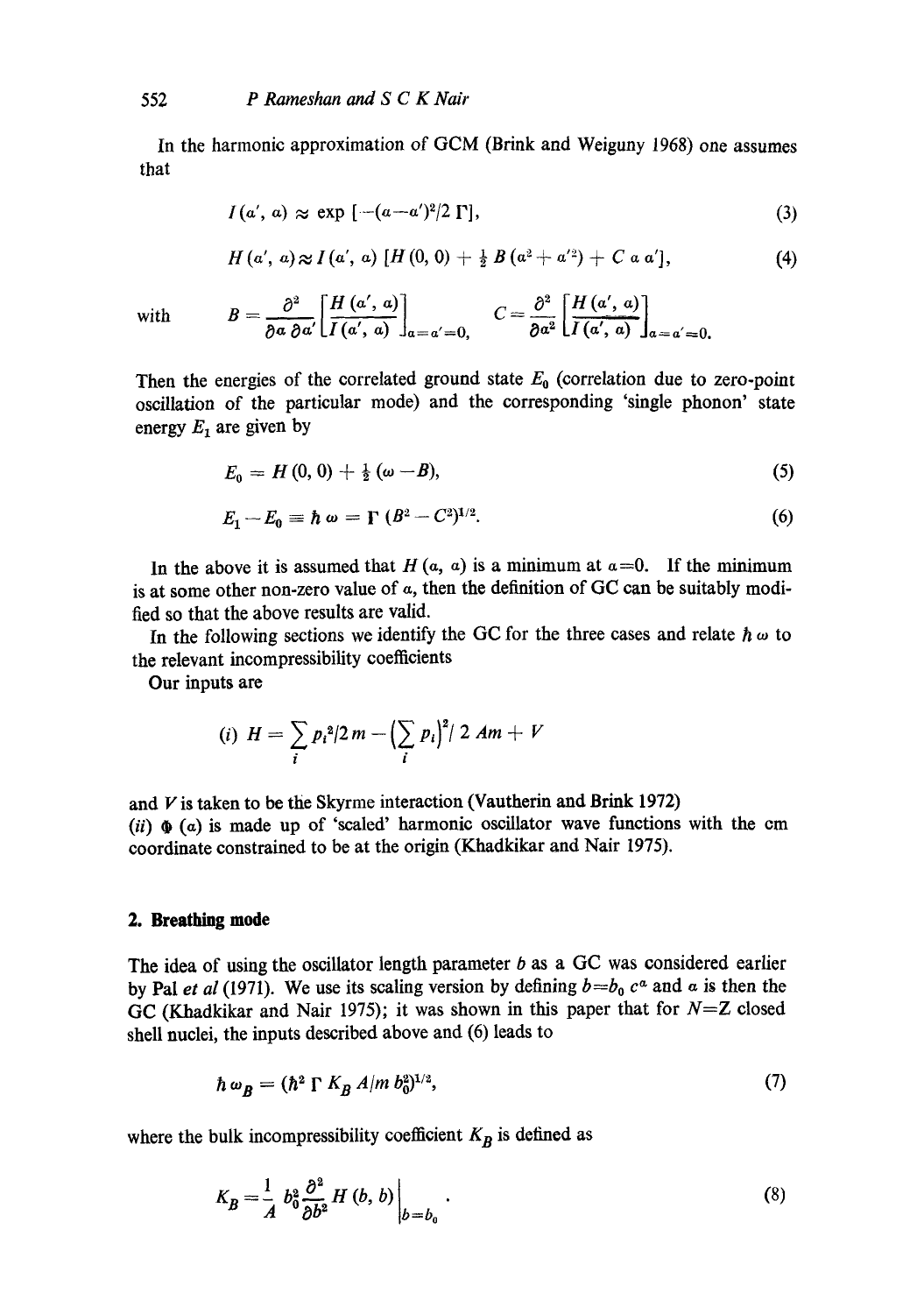We have now checked the validity of this result for  $N \neq Z$  and partially closed (subshell closure) nuclei where the spin-orbit part of the Skyrme interaction gives a nonzero contribution. Since many experimental searches for the breathing mode have been on <sup>208</sup>Pb (Wambach *et al* 1977, Youngblood *et al* 1977) this is particularly relevant. Instead of working with <sup>208</sup>Pb, we take a simple model case of <sup>8</sup>He, with 2 protons occupying the  $1s_{1/2}$  shell and 6 neutrons filling completely the  $1s_{1/2}$  and  $1p_{3/3}$  levels. From the point of view  $N \neq Z$  and partial shell closure this example is very similar to <sup>208</sup>Pb. For this case we have the following results:

$$
\Gamma = 2/29
$$
\n
$$
B = \frac{\hbar^2}{\Gamma mb_0^2} + \frac{3}{4} \frac{S_0}{b_0^3} + \frac{15}{4} \frac{(S_1 + S_2 + S_3)}{b_0^5} + 6 \frac{S_4}{b_0^6},
$$
\n
$$
C = \frac{15}{4} \frac{S_0}{b_0^3} + \frac{35}{4} \frac{(S_1 + S_2 + S_3)}{b_0^5} + 12 \frac{S_4}{b_0^6},
$$
\n
$$
K_B = \frac{1}{A} \Big[ \frac{3\hbar^2}{\Gamma mb_0^2} + \frac{12S_0}{b_0^3} + \frac{30(S_1 + S_2 + S_3)}{b_0^5} + 42 \frac{S_4}{b_0^6} \Big],
$$
\n(10)

and the self consistency condition

$$
\frac{\partial}{\partial b} H(b, b) = 0,
$$
  
\nimplies 
$$
\frac{\hbar^2}{\Gamma m b_0^2} + \frac{3S_0}{b_0^3} + \frac{5(S_1 + S_2 + S_3)}{b_0^5} + \frac{6S_4}{b_0^6} = 0,
$$
 (11)  
\nwhere 
$$
S_0 = \frac{t_0}{(2\pi^3)^{1/2}} \left(\frac{41}{3} - \frac{5}{3}X_0\right), \quad S_1 = \frac{91}{8(2\pi^3)^{1/2}} t_1,
$$
  
\n
$$
S_2 = \frac{20 t_2}{3(2\pi^3)^{1/2}}, \quad S_3 = W_0/2,
$$

$$
S_4 = \frac{216}{81(3)^{1/2} \pi^2}.
$$

In the above  $t_0$ ,  $t_1$ ,  $t_2$ ,  $t_3$ ,  $X_0$  and  $W_0$  are the Skyrme parameters (Vautherin and Brink 1972). Using these, the validity of the relation between the frequency and  $K_B$  is easily established.

Of the four sets of Skyrme parameters with nonzero  $t_3$  term it is found that SIV gives the smallest  $K_B$  (Beiner *et al* 1975). For this set we list the values of  $\hbar \omega_B$  for <sup>16</sup>O, <sup>40</sup>Ca and <sup>208</sup>Pb in table 1, column 1. Column 2 gives the values of  $\hbar \omega_B$  calculated by a numerical solution of (2) with the same scaled  $\phi(a)$ . For comparison we also quote in column 3 the results of another study (Flocard and Vautherin 1976).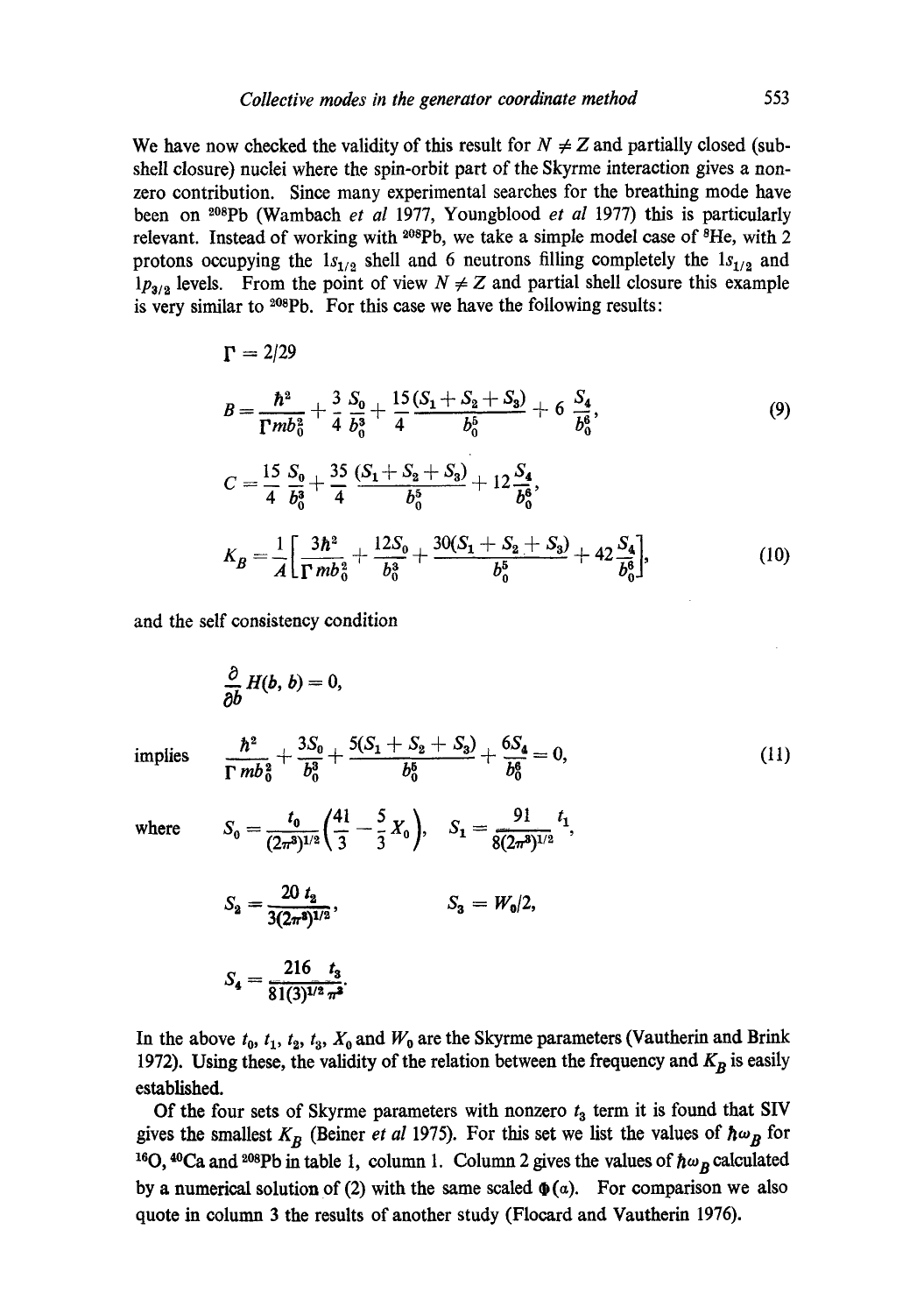| <b>Nucleus</b>  |       | 2     | 3     |
|-----------------|-------|-------|-------|
| 10 <sub>0</sub> | 33.35 | 31.35 | 30.24 |
| 40Ca            | 29.7  | 28.3  | 27.22 |
| 308Pb           | 17    | 16    | ---   |
|                 |       |       |       |

**Table** I. Breathing **mode energies** (MeV)

The experimental value of  $\hbar \omega_B$  for <sup>208</sup>Pb  $\approx$  14 MeV (Wambach *et al* 1977; Youngblood *et al* 1977). It was shown by Faessler's group (Krewald *et al* 1976) that a combination of  $\rho$  and  $\rho^{2/3}$  dependent terms (instead of the three body term) can lower  $K_{\bf p}$ sufficiently, and agree with the above experimental result. For  $40Ca$  our results give a value of 22.9 MeV as compared to Faessler *et al*'s result using  $\rho$  and  $\rho^{2/3}$  dependent term which give 20.73 MeV. Faessler *et al* used a more elaborate constrained Hartree-Fock solution for  $\Phi(a)$ , compared to our simple scaling approach. So the closeness of our results is gratifying.

#### **3. Quadrupole mode**

Flocard and Vautherin (1976) solved (2) numerically with the following scaled  $\Phi$ 

$$
b_x = be^a, b_y = be^a, b_z = b e^{-2a}.
$$

The above results in a volume conserving quadrupole deformation. Again with  $\alpha$  as the GC, the results quoted in § 1 lead for <sup>4</sup>He to the following

$$
\Gamma = 2/9,
$$
\n
$$
B = \frac{2\hbar^2}{\Gamma m b_0^2} - \frac{3S_0}{b_0^3} - \frac{9S_1}{b_0^5} - \frac{6S_3}{b_0^6},
$$
\n
$$
C = \frac{3S_0}{b_0^3} + \frac{21}{b_0^5} \frac{S_1}{b_0^5} + \frac{6S_3}{b_0^6},
$$
\n
$$
K_q = \frac{1}{A} \frac{\partial^2}{\partial a^2} H_q(a, a) \Big|_{a = 0} = \frac{1}{A} \left[ \frac{18 \hbar^2}{m b_0^2} + \frac{24 S_1}{b_0^5} \right],
$$
\n(13)

and the self consistency condition with reference to  $b$  gives

$$
\frac{\hbar^2}{\Gamma mb_0^2} + \frac{3 S_0}{b_0^3} + \frac{15 S_1}{b_0^5} + \frac{6 S_3}{b_0^6} = 0.
$$
\n
$$
S_0 = \frac{3 t_0}{(2\pi^3)^{1/2}} \quad S_1 = \frac{3 t_1}{2(2\pi^3)^{1/2}} \quad S_3 = \frac{4 t_3}{3(3)^{1/2} \pi^3}.
$$
\n(14)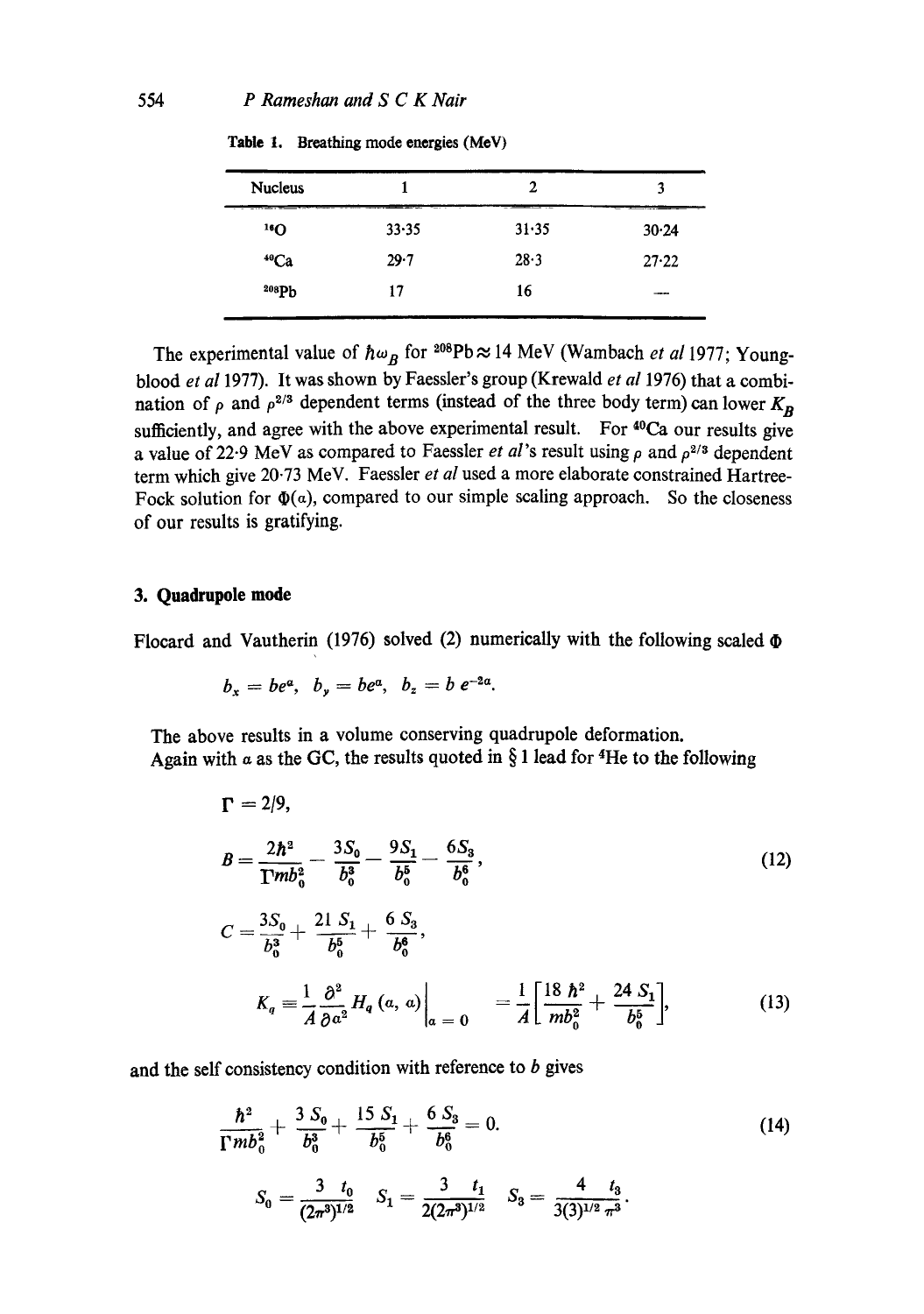We also note that  $H_q(a, a) = 0$ . 0a arrive at the result. On substituting  $(12)$ ,  $(13)$  and  $(14)$  in  $(6)$  we

$$
\hbar \omega_q = \left(\frac{\hbar^2 \Gamma K_q A}{2m b_0^2}\right)^{1/2},\tag{15}
$$
\n
$$
= (2)^{1/2} \hbar \omega \left(1 + \frac{6 S_1 \Gamma m}{\hbar^2 b_0^3}\right)^{1/2},\tag{16}
$$
\n
$$
\approx (2)^{1/2} \hbar \omega (1 + 0.076).
$$

The last approximate result is for the Sill set of Skyrme interaction. For other sets, the corrections are slightly larger. The approximate result that  $\hbar \omega_q = (2)^{1/2} \hbar \omega$ was obtained several years ago by Mottelson (1958), Suzuki (1973) and recently by Golin and Zamick (1975) by different methods. The exact result in (15) was also obtained earlier using the sum rule method by Brink and Leonardi (1976) and by Bohigas *et al* (1979). From general arguments, earlier Bohigas *et al* (1976) had shown that a version of the sum rule method in RPA and the scaled version of the harmonic GCM give identical results. Hence our GCM result in (16) is only to be expected. Though we have demonstrated explicitly here for  ${}^{4}$ He, (15) is of general validity.

We have included it here for completeness as well as to bring out a certain kind of universality in relationship between  $\hbar \omega_c$  and the relevant K, in the scaling version of GCM. As we shall see in the next section, for spin modes as well we could expect a similar result.

#### **4. A spin mode**

There is a good deal of interest currently in the study of the properties (position, width, etc) of giant M1 resonance in  $208 \text{Pb}$  and in other nuclei. Though we have not yet identified the relevant GC for MI mode, we have studied a possible spin-dependent mode in 4He as an illustrative example. Here we use a spin-dependent scaling parameter as the GC. The  $\Phi$  (a) is taken as

$$
\Phi\left(a\right) = \frac{1}{(4!)^{1/2}} \mathcal{A}\left\{\phi_{p}\left(r_{1}, b_{+}\right) \uparrow \phi_{p}\left(r_{2}, b_{-}\right) \downarrow \phi_{n}\left(r_{3}, b_{+}\right) \uparrow \phi_{n}\left(r_{4}, b_{-}\right)\right\},\quad(17)
$$

where  $\mathcal A$  is the usual antisymmetrisation operator and  $\downarrow$  and  $\uparrow$  stand for  $m_s = \frac{1}{2}$  and  $m_s = -\frac{1}{2}$  spin states. Also,

$$
\phi(r_1, b_+) = \frac{2}{((\pi)^{1/2} b_+^3)^{1/2}} \exp(-r_1^2/2 b_+^2)
$$
\n(18)

and similarly for  $\phi$  ( $r_2$ ,  $b_-$ ) with

$$
b_{\pm}=b_0\exp{^{(\pm a)}}.
$$

1'.--4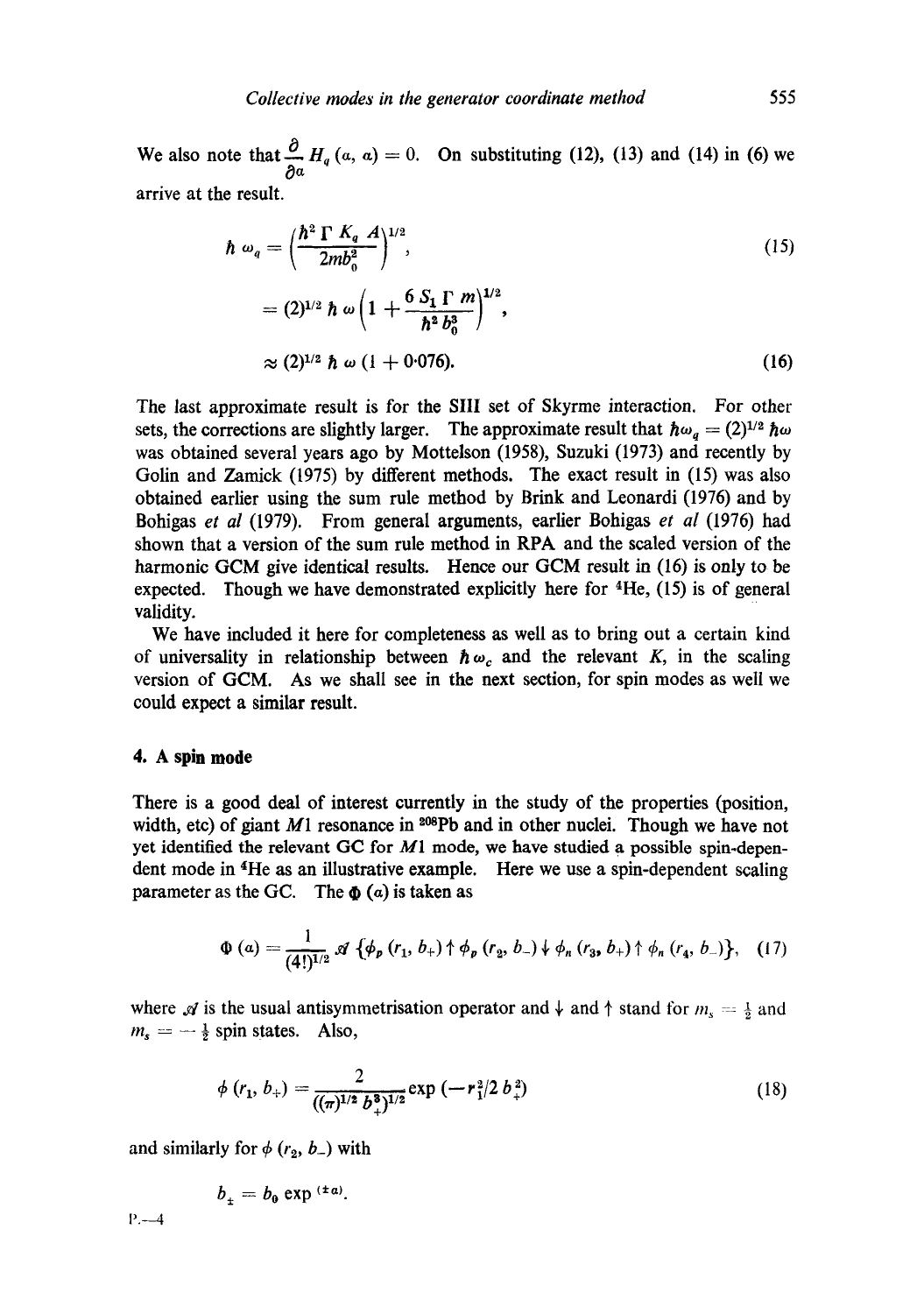By explicit operation with spin and isospin raising or lowering operators it is easy to see that the above  $\Phi$  (a) has a component with  $S = 2$ ,  $m_s = 0$  and  $T = 1$  and  $T_s = 0$ quantum numbers for  $a \neq 0$ . For  $a = 0$  of course it has  $S=0$  and  $T=0$ . Proceeding along identical lines as before, we have

$$
\Gamma = 2/9,
$$
\n
$$
B = \frac{\hbar^2}{\Gamma m b_0^2} + \frac{t_0}{4 (2\pi^3)^{1/2} b_0^3} (-21 + 15 X_0) - \frac{27}{8 (2\pi^3)^{1/2} b_0^5} + \frac{6}{(2\pi^3)^{1/2} b_0^5} - \frac{40}{9 (3)^{1/2} \pi^3 b_0^6},
$$
\n
$$
C = \frac{t_0 15 (1 + X_0)}{4 (2\pi^3)^{1/2} b_0^3} + \frac{105}{8 (2\pi^3)^{1/2} b_0^5} + \frac{32}{9 (3)^{1/2} \pi^3 b_0^6},
$$
\n
$$
K_S = \frac{1}{A} \frac{\partial^2}{\partial a^2} H_S(a, a) \Big|_{a=0},
$$
\n(19)

and the same self consistency condition as in  $\S$  3 with reference to b again  $\frac{6}{2a}H_S(a, a) = 0$  lead to  $h^{3} = \frac{m h^{2}}{m h^{2}}$  $(h^2 \Gamma A K_S$   $(1 + S_{12})$ <sup>1/2</sup>  $S_{\rm c} = {}^{3} \Gamma m (t_1 + t_2)$  $(2\pi^3)^{1/2}$   $\hbar^2$   $b^3$ (20)

 $S_{12}$  is negligibly small for the sets SII, SIII and SVI.

So the sealing version of harmonic GCM seems to result in the same kind of relationship as the one for the adiabatic speed of ordinary sound in terms of the bulk modulus. This is the kind of universality we were referring to in  $\S$  3.

We list in table 2 the values of  $K_S$  for the four sets of Skyrme parameters. We see that  $K_S$  is in general small and for the set SVI it is even negative and this implies that there is no minimum for  $H(a, a)$  at  $a=0$ . This is reminiscent of the results of Chang

Table 2. Spin mode incompressibility coefficients and energies (MeV)

| 1          | 2        |                      | 3       |                      |
|------------|----------|----------------------|---------|----------------------|
|            | $K_S$    | $E = \hbar \omega_S$ | $K_{S}$ | $E = \hbar \omega_S$ |
| SII        | $57 - 9$ | $30 - 7$             | 122     | 44.6                 |
| SIII       | 19       | $17-5$               | 113.8   | 43                   |
| <b>SIV</b> | 127      | 45                   | 161.5   | 51.3                 |
| SVI        | $-15.5$  |                      | 100     | 40.5                 |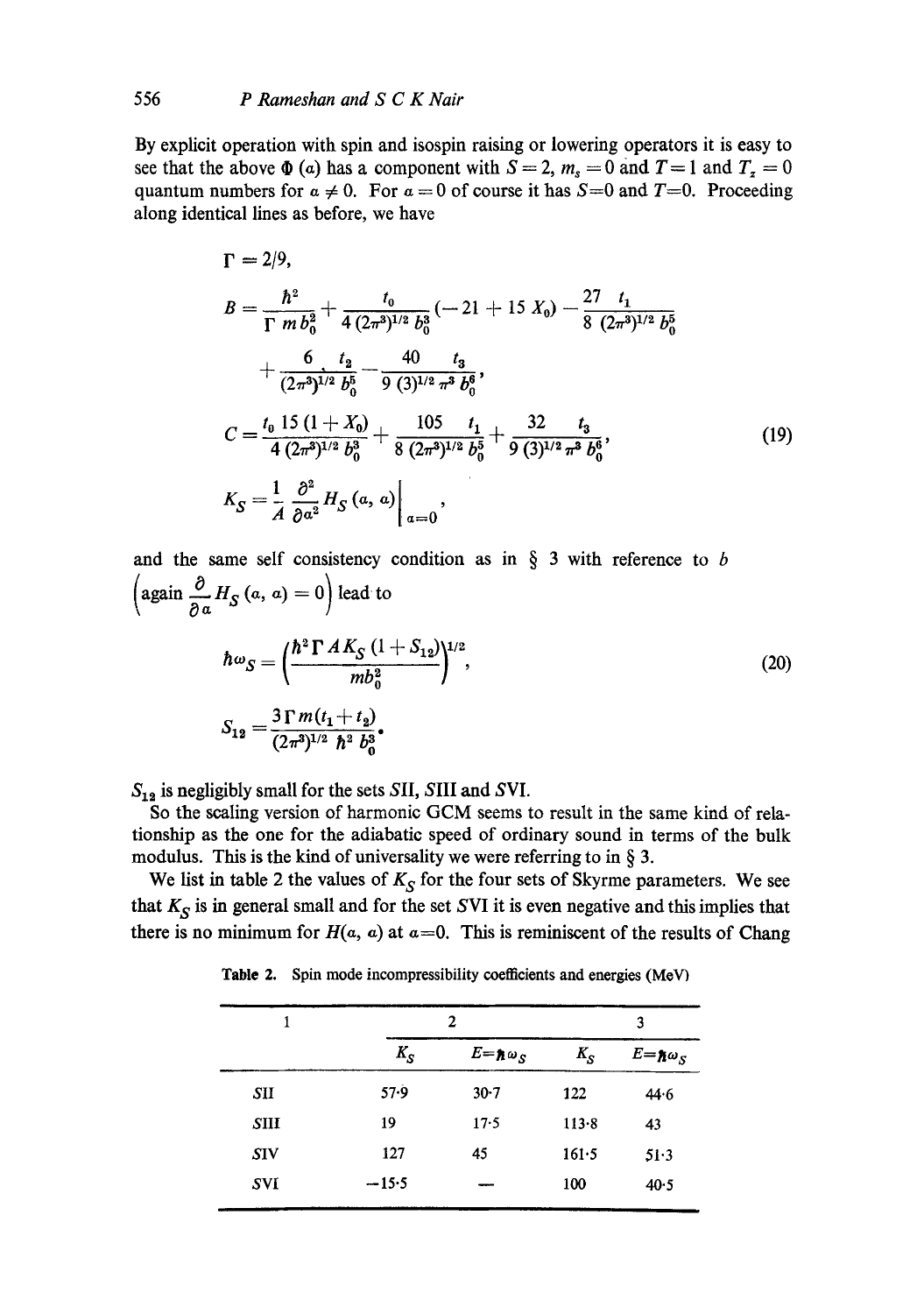in his study of the binding energies of the ground state  $(S=1)$  of <sup>14</sup>N and a spin polarised state of <sup>16</sup>O. Even when  $K_S$  is positive, the small values imply a relatively low lying state for the set II in addition to set IlL From Chang's study SII was considered good (free from this pathology). But here from the point of view of predicting a relative low  $S=2$ ,  $T=1$  state also seems not very satisfactory. We must here mention that so far there has been no experimental evidence for such states. However very recently a 2<sup>+</sup> resonance at 40 MeV has been discovered in <sup>3</sup>H (p,  $\gamma$ ) <sup>4</sup>He and <sup>4</sup>He (e, <sup>3</sup>H) pe' reaction (McBroom *et al* 1980). Perhaps radiative capture of deutrons by deutrons (d(d, <sup>4</sup>He) y) is another way to look for a  $S = 2$  state in <sup>4</sup>He. Being a very light nucleus, the harmonic approximation for the excitation energy may not at all be reliable and so our study have of 4He has only an illustrative value.

A possible cure for the above pathological result of being negative is the replacement of the three-body terms in the Skyrme interaction by a linear density dependent one (Chang 1975). In column (3) of table 2 we list the corresponding values of  $K_S$ . Though  $K_S$  is small, it is no longer negative. A good test of the above cure would be to study M1 mode with the density-dependent replacement in the three body term. In the GCM since we need off-diagonal densities as well *i.e.*  $\rho$  ( $\alpha'$ ,  $\alpha$ ), we may have to approximate it by say, an averaged density  $\rho\left(\frac{a'+a}{2}, \frac{a+a'}{2}\right)$ .

It is also worth exploring the possibilities of scaling or other simple versions of  $\Phi$  (a) for the description of other nuclear collective modes like  $E1, E3$ , etc. If such relations as (7) emerges, we would have achieved a real unification of simple but strictly quantal descriptions of collective modes in nuclei.

## **Acknowledgement**

This research was supported by a grant from the Department of Atomic Energy, Government of India.

## **References**

Beiner M, Flocard H, Nguyan Van Giai and Quentin P 1975 *Nucl. Phys.* A238 29 Bohigas O, Martorell J and Lane A M 1976 *Phys. Lett.* **B60** 313 Bohigas O, Lane A M and Martorell J 1979 *Phys. Rep.* 51 267 Brink D M and Leonardi R 1976 *Nucl. Phys.* A258 285 Brink D M and Weiguny A 1968 *NucL Phys.* AI20 59 Chang B D 1975 *Phys. Lett.* **B56** 205 Flocard H and Vautherin D 1976 *Nucl. Phys. A264* 197 Golin M and Zamick L 1975 *NucL Phys.* A247 320 Griffin J J and Wheeler J A 1957 *Phys. Rev.* 108 311 Hill D L and Wheeler J A 1953 *Phys. Rev.* 89 1102 Khadkikar S B and Nair S C K 1975 *Phys. Lett.* B57 225 Krewald S, Rosenfelder R, Galonska J E and Faessler A 1976 *Nucl. Phys.* A269 112 McBroom R C *et al* 1980 *Phys. Rev. Lett.* 45 243 Mottleson B R 1958 *The Manybody problem,* ed. Les Houches (New York: John Wiley) Pal M K, Rosina M and Mihailovic 1971 (Unpublished) Reinhard P G and Goeke K 1979 *Phys. Rev.* C20 1546